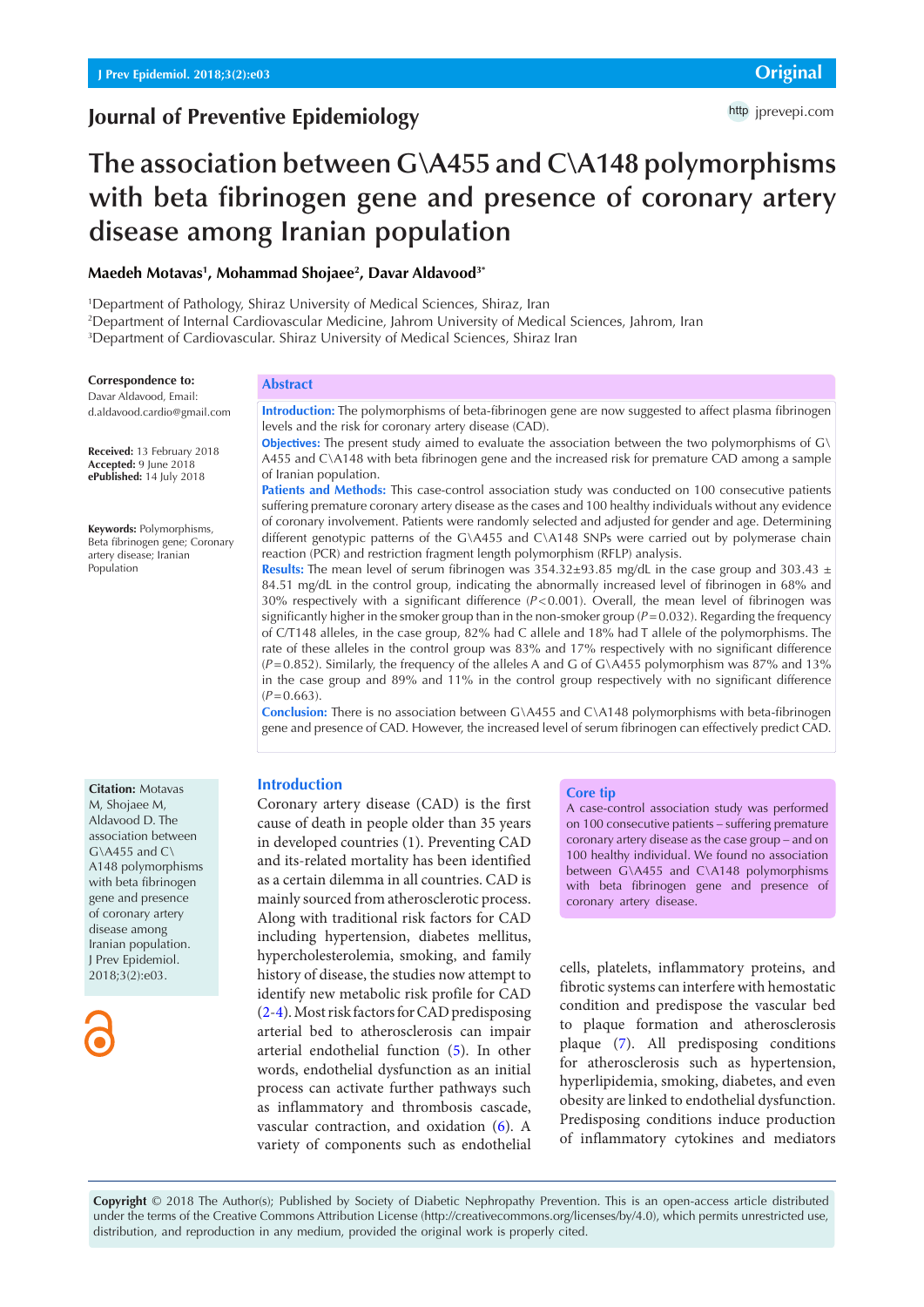#### Motavas M et al

such as interleukin-6, tumor necrosis factor-alpha (TNF-α) which may inactive protection and turnover of endothelial cells. This condition may lead to induce liver adipocytes to synthesis of acute phase proteins such as C-reactive protein (CRP), serum fibrinogen and amyloid [\(8](#page-3-5)[,9](#page-3-6)). In addition, endothelial dysfunction can promote platelet adhesion and aggregation that is necessary for plaque formation ([10](#page-3-7)).

Fibrinogen as a precursor for fibrin is the main ring in coagulation pathway. Several studies have shown that fibrinogen is an important and independent risk factor for CAD [\(11,](#page-3-8)[12\)](#page-3-9). Fibrinogen is currently used as a marker of inflammation [\(13](#page-3-10)[,14\)](#page-3-11). The increase in the plasma fibrinogen concentration is related to the development of CAD through changes in the mechanisms of platelet aggregation. This condition is due to the influence of plasma fibrinogen on quantity of formed fibrin and its accumulation as well as its connection with evolution of atherosclerotic plaque [\(15\)](#page-3-12). This condition is also with an increase in blood viscosity and increasing the risk of thrombosis  $(16)$ . Thus, any mutation in the genes encoding fibrinogen may change the likelihood of CAD. Therefore, polymorphisms of the beta fibrinogen gene have been shown to affect plasma fibrinogen levels and the risk for CAD.

## **Objectives**

The present study aimed to evaluate the association between two polymorphisms of G\A455 and C\A148 ON beta fibrinogen gene and the possible increased risk for premature CAD among a sample of Iranian population.

## **Patients and Methods** *Study population*

This case-control association study was conducted on 100 consecutive patients suffering premature CAD referred to and hospitalized in coronary care unit (CCU) ward of Peymanieh hospital between 2015 to 2017 as the cases and 100 healthy individual without any evidence of coronary involvement that were randomly selected and adjusted for gender and age (all subjects ranged 30 to 50 years). The case group had the World Health Organization (WHO) criteria for CAD (positive clinical evidence, cardiac enzymatic changes and significant ECG changes for ischemic heart disease). CAD was also defined as a luminal narrowing of greater than 50% in each coronary artery. In contrast, the control group had no any evidence of typical chest pain, abnormal ECG changes, or family history of cardiovascular risk profiles such as hypertension, hyperlipidemia, hyperglycemia, family history of coronary diseases, obesity, or chronic diseases such as rheumatologic disorders, renal insufficiency, or asthma. The latter group had also no history of oral contraceptive pill use or postmenopausal condition. Overall, the exclusion criteria were history of inflammatory, autoimmune or malignant disorders, receiving anti-coagulation drugs, history of valvular repair or replacement, history of cardiac or noncardiac interventions within the last 3 months, history of myocardial infarction within the last one year or unwillingness to collaborate in the study. In this study, all baseline characteristics including demographics, anthropometric parameters and traditional risk factors for CAD were collected by the patients interviewing or clinical assessment of the participants by the study checklist.

## *Laboratory assessments*

Around 5 cc of venous blood sample was taken for laboratory assessments after 7 hours fasting. Of which 3 cc was used for polymerase chain reaction (PCR) and 2 cc used for determining the level of fibrinogen. The samples for PCR were poured into tubes containing citrate and samples for assessing fibrinogen level in plastic tubes containing 3.2% citrate. To increase the accuracy of fibrinogen measurement, only blood donors were selected that their blood lipids were normalized by a medication or diet at the time of testing. To prevent hemolysis and to improve the precision of collection and preparation of samples, sampling was carried out by an expert staff. The PCR samples were quickly transferred to the freezers at the faculty of medicine near the ice and stored at -200°C. Fibrinogen samples were also delivered to the laboratory in less than 1 hour, where they were sanitized by experienced personnel and centrifuged with 1000 rcf for 20 minutes and the extracted plasma was stored at -200°C till final analysis. The plasma fibrinogen level was measured by class clotting time method and using the TEClot Fib Kit 10 fibrinogen kit. The normal level of fibrinogen was considered to be 200 to 400 mg/dL.

## *Genetic assessments*

The DNAs from the peripheral samples were extracted using the melting method [kit of BIONEER Company (Cat. No.: K-30 32)]. To setting-up the PCR, the following components were prepared: 1) Master Mix (consisting dNTPS, DNA polymerase, tracking dye, and reaction buffer) named as the BIONEER AccuPower® and manufactured by BIONEER Company, 2) samples of DNAs (5 to 50 ng), 3) specific primers for C/T148 polymorphism as the forward primer with the sequence of 5'- CCT AAC TTC CCA TCA TTC TGT CCA ATT AA-3' and the reverse primer with the sequence of 3'-TGT CGT TGA CAC CTT GGG ACT TAA CTA G-5', and 4) specific primers for G\A455 polymorphism as the forward primer with the sequence of 5'- CAC TTA CTG GGA TTT GGA TTA C-3' and the reverse primer with the sequence of 3' - GGC TGA ACC ATT TTA TCA TTT A-5' . Determining different genotypic patterns of the SNPs were carried out by restriction fragment length polymorphism (RFLP) analysis on the study population carried out by employing specific designed primers digested by restriction enzyme Hind III (for C/T148 polymorphism) and primers digested by restriction enzyme HaeIII (for G\A455 polymorphism). The digested products were then visualized on 3% agarose gel stained with ethidium bromide.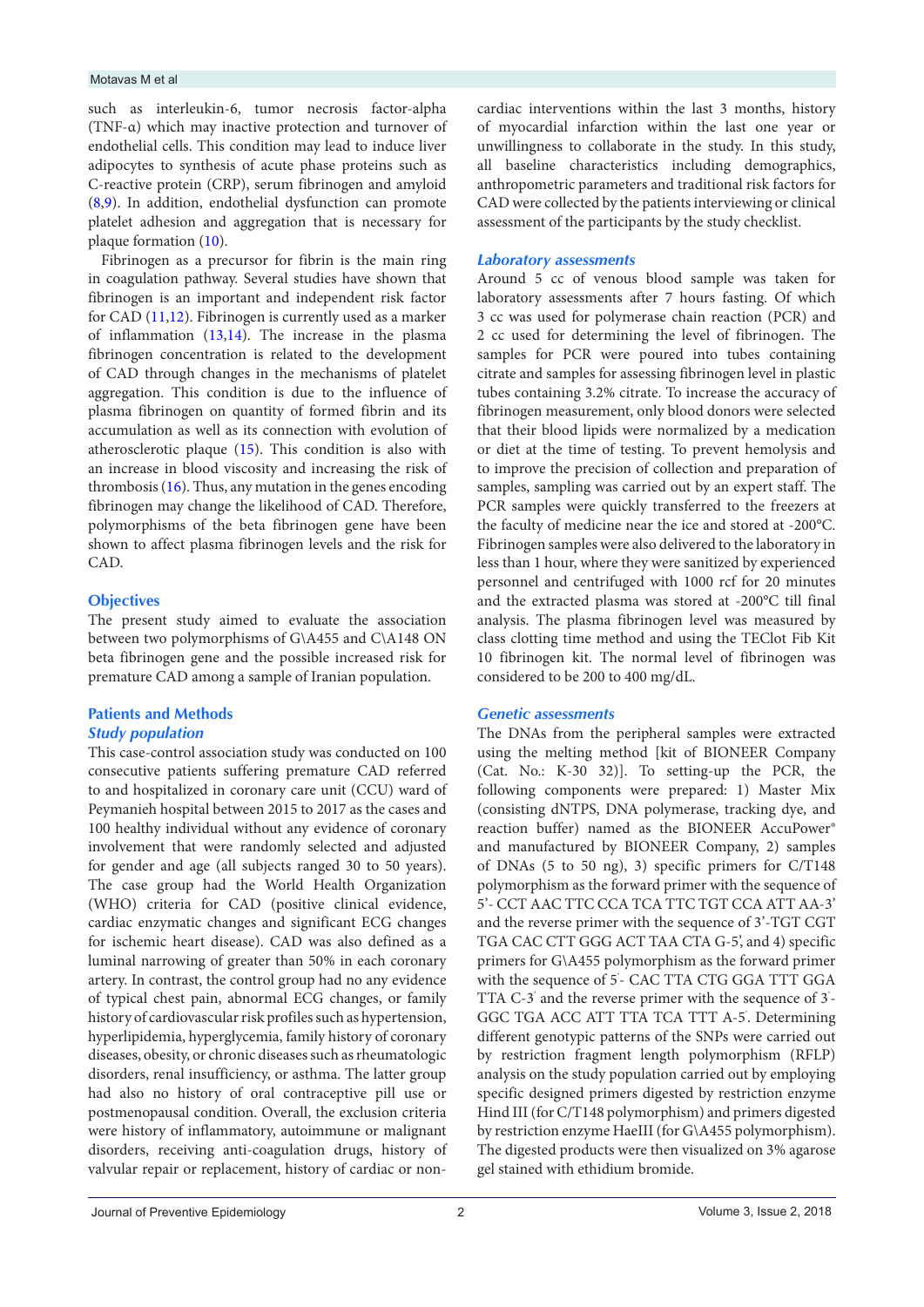#### *Ethical considerations*

This research was performed following the Declaration of Helsinki principles. Informed written consent was obtained from each patient. All information about individuals was coded and kept confidential. This study was approved by the Committee of Shiraz University of Medical Sciences. This study was conducted as a residential thesis in cardiology by Davar Aldavood (#153).

## *Statistical analysis*

For statistical analysis, results were presented as mean ± standard deviation (SD) for quantitative variables and were summarized by absolute frequencies and percentages for categorical variables. Normality of the data was analyzed using the Kolmogorov-Smirnoff test. Categorical variables were compared using chi-square or Fisher's exact tests when more than 20% of the cells with expected count of less than 5 were observed. The quantitative variables were also compared with *t* test or Mann- Whitney U test. For the statistical analysis, SPSS version 16.0 for Windows (SPSS Inc., Chicago, IL) was used. Accordingly, *P* values of 0.05 or less were considered statistically significant.

#### **Results**

Comparing baseline variables across the case and control groups [\(Table 1](#page-2-0)) showed no meaningful difference in mean age, gender distribution, and history of cardiovascular risk factors. Regarding the frequency of C/T148 alleles, in the case group, 82% had C allele and 18% had T allele of the polymorphisms that the rate of these alleles in the control group was 83% and 17% respectively with no significant difference  $(P=0.852)$ . Similarly, the frequency of the alleles A and G of G\A455 polymorphism was 87% and 13% in the case group and 89% and 11% in the control group respectively with no significant difference  $(P=0.663)$ [\(Table 2\)](#page-2-1). The mean level of serum fibrinogen was 354.32  $\pm$  93.85 mg/dL in the case group and 303.43  $\pm$  84.51 mg/dL in the control group indicating the abnormally increased level of fibrinogen in 68% and 30% respectively with a significant difference ( $P < 0.001$ ). Overall, the mean level of fibrinogen was significantly higher in the smoker group than in the non-smoker group (*P*=0.032). However the observed difference was only revealed in the control group. In total, the incidence of premature CAD in people with hyperfibrinogenemia was 2.12 times higher than those who have normal fibrinogen. Our study showed no significant association between the level of fibrinogen and the incidence of C/T148 alleles (*P*=0.401) or G/A455 alleles ( $P = 0.365$ ).

## **Discussion**

The concentration of fibrinogen is controlled by genetic and environmental factors. These environmental factors include cigarette smoking, obesity, oral contraceptive pill use, trauma and sedentary lifestyle that increase fibrinogen concentration [\(17\)](#page-4-0). The degree of fibrinogen inheritance varies between 30% to 50% [\(18\)](#page-4-1). Theoretically,

<span id="page-2-0"></span>

| <b>Table 1.</b> Comparing baseline variables between the CAD and non-CAD |  |  |  |
|--------------------------------------------------------------------------|--|--|--|
| groups                                                                   |  |  |  |

| Variable             | CAD group<br>$(n = 100)$ | Non-CAD group<br>$(n = 100)$ | P value |
|----------------------|--------------------------|------------------------------|---------|
| Male gender          | 75                       | 73                           | 0.876   |
| Mean age, year       | $42.8 + 4.9$             | $42.7 + 6.3$                 | 0.889   |
| History of smoking   | 46                       | 47                           | 0.998   |
| Hypertension         | 7                        |                              |         |
| Hypertriglyceridemia | 1                        |                              |         |
| Hyperlipidaemia      | 37                       |                              |         |
| Diabetes mellitus    | 8                        |                              |         |
| Renal failure        | 16                       |                              |         |

<span id="page-2-1"></span>**Table 2.** The frequency of fibrinogen gene polymorphisms in CAD and non-CAD groups

| <b>Variable</b> | CAD group<br>$(n = 100)$ | Non-CAD group<br>$(n = 100)$ | P value |
|-----------------|--------------------------|------------------------------|---------|
| CT148           |                          |                              | 0.852   |
| Present         | 82                       | 83                           |         |
| Absent          | 18                       | 17                           |         |
| G/A455          |                          |                              | 0.663   |
| Present         | 87                       | 13                           |         |
| Absent          | 89                       | 11                           |         |

any gene encoding proteins that contribute to fibrinogen metabolism may have an important effect on the genetic adjustment of the serum fibrinogen level [\(19](#page-4-2)). There is evidence that fibrinogen, like fibrin and its products, accumulates in atherosclerotic plaques [\(20\)](#page-4-3). The amount of this accumulation is proportional to the plasma level of fibrinogen ([21](#page-4-4)) Fibrinogen also affects the potential for platelet aggregation through its effect on a number of specific receptors and blood concentrations [\(22\)](#page-4-5). Regarding all of these effects, it is not surprising that plasma fibrinogen is a risk factor for coronary heart disease (CHD) ([23](#page-4-6)-[25](#page-4-7)), brain stroke, and peripheral artery disease [\(26\)](#page-4-8). According to increasing prevalence rate of premature CAD in Iran in recent years and also due to the importance of preventing and anticipating the risk of premature CAD, we aimed to assess the relationship of G/A455 and C/ T148 polymorphisms of beta-fibrinogen gene with serum fibrinogen levels and the incidence of CAD. Additionally, according to effect of fibrinogen plasma levels on incidence of CHD and also the lack of enough studies on correlation of CAD with beta-fibrinogen gene polymorphisms in Iran, we also sought to assess the relationship of G/A455 and C/ T148 polymorphisms of beta-fibrinogen gene with serum fibrinogen levels.

We first showed an association between the plasma fibrinogen level and the risk for CAD. So far, numerous studies showed the correlation between fibrinogen plasma levels and cardiovascular disease, stroke, and atherosclerosis. As shown by Grzywacz et al, an association was revealed between the level of fibrinogen and CAD and its severity [\(27\)](#page-4-9). Robins et al also indicated that the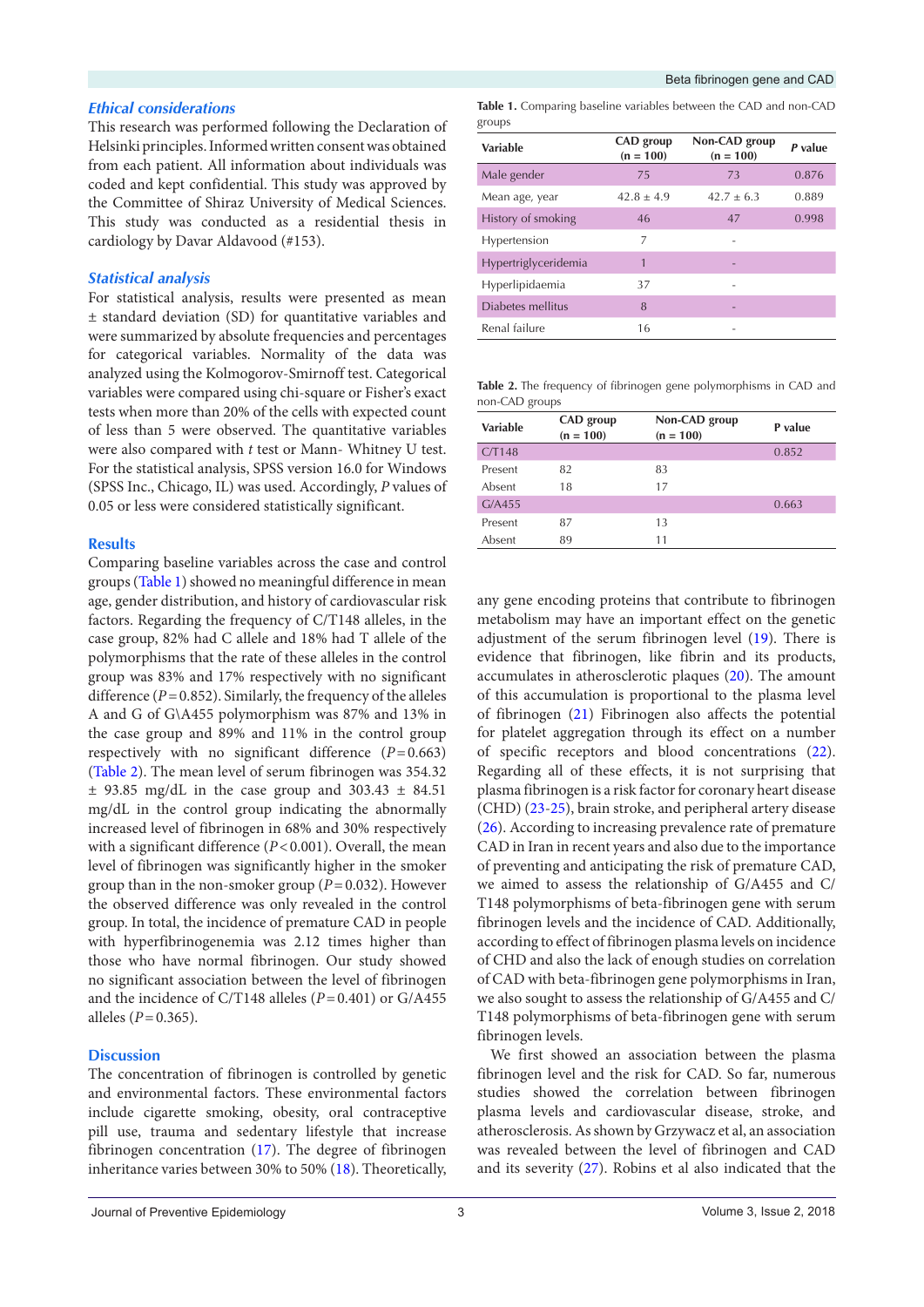#### Motavas M et al

level of fibrinogen was higher in those with CAD than in control group [\(28\)](#page-4-10). Ganda et al also found higher levels of fibrinogen in CAD than in non-CAD groups [\(29\)](#page-4-11).

However, the results on the association of G\A455 and C/T148 polymorphisms with CAD have been paradoxical. Additionally, the relation between the presence of these mutations and serum level of fibrinogen remains unclear. Most studies have shown that individuals with allele A for 455G/A polymorphism exhibit higher fibrinogen levels ([30](#page-4-12),[31](#page-4-13)), and in some other articles, the pointed allele was related to a higher level of fibrinogen only in smokers ([32](#page-4-14),[33](#page-4-15)). However, other studies have stated that this relationship is significant only in non-smokers [\(34\)](#page-4-16). In spite of these studies, it is not yet known whether increased fibrinogen plasma levels are associated with fibrinogen gene polymorphisms or increase the risk of coronary heart disease. As shown by Schmidt et al, a significant relationship between beta-fibrinogen gene polymorphism and carotid atherosclerosis in a population randomly selected in a range of 45 to 75 years was detected. This relationship was also significant, even in absence of neurological signs. However similar to our study, no association between the pointed polymorphism and fibrinogen plasma concentration was found ([35\)](#page-4-17). Behague et al highlighted the relationship between beta-fibrinogen polymorphisms with fibrinogen level and CAD severity was demonstrated ([32\)](#page-4-14). Likewise, a study in the United Kingdom, like the present study, showed the relationship between 455G/A and fibrinogen levels. However the result of study was similar in smokers and non-smokers [\(33](#page-4-15)[-35\)](#page-4-17). In another study, no evidence of an interaction between cigarette smoking and genotypes was found [\(36\)](#page-4-18). While increased plasma fibrinogen level is a major risk factor for coronary heart disease, various studies have suggested the hypothesis that the carriers of the allele A of G\A455 are likely to have a higher risk for coronary heart disease [\(37](#page-4-19)[-39\)](#page-4-20). In contrast, some others could not show this association ([40](#page-4-21),[41](#page-4-22)). There are four possible reasons for such disagreements; 1) not categorizing people into two groups of smokers and non-smokers, 2) the difference in daily tobacco consumption, 3) the difference in sample size, and 4) the difference in age range of study population.

## **Conclusion**

There is no association between G\A455 and C\A148 polymorphisms on beta fibrinogen gene and presence of CAD. Nonetheless, the increased level of serum fibrinogen can effectively predict CAD.

#### **Limitations of the study**

During the research, we encountered some problems such as inconsistencies in implementation and time constraints

#### **Authors' contribution**

MM; participated in research design, the writing of the manuscript, and the performance of the research. MM, SHM and AD; contributed to study design, preparation of the manuscript and final revision. AD; consultant of study. All authors read and approved the paper.

#### **Conflicts of interest**

The authors declare no conflict of interest.

#### **Ethical considerations**

Ethical issues (including plagiarism, data fabrication, double publication) have been completely observed by the authors.

#### **Funding/Support**

This study was conducted as a residential thesis in cardiology by Davar Aldavood (#153) in Shiraz University of Medical Sciences.

#### **References**

- 1. Benjamin EJ, Blaha MJ, Chiuve SE, Cushman M, Das SR, Deo R, et al. Heart Disease and Stroke Statistics-2017 Update: A Report From the American Heart Association. Circulation. 2017;135:e146-e603. doi: 10.1161/CIR.0000000000000485.
- <span id="page-3-0"></span>2. Nichols M, Townsend N, Scarborough P, Rayner M. Cardiovascular disease in Europe 2014: epidemiological update. Eur Heart J. 2014;35:2950-9. doi: 10.1093/eurheartj/ ehu299.
- 3. Lloyd-Jones DM, Larson MG, Beiser A, Levy D. Lifetime risk of developing coronary heart disease. Lancet. 1999;353(9147):89-92.
- <span id="page-3-1"></span>4. Frohlich ED, Quinlan PJ. Coronary heart disease risk factors: public impact of initial and later-announced risks. Ochsner J. 2014;14:532-7.
- <span id="page-3-2"></span>5. Akhabue E, Thiboutot J, Cheng JW, Vittorio TJ, Christodoulidis G, Grady KM, et al. New and emerging risk factors for coronary heart disease. Am J Med Sci. 2014;347:151-8. doi: 10.1097/ MAJ.0b013e31828aab45.
- <span id="page-3-3"></span>6. Nagareddy P, Smyth SS. Inflammation and thrombosis in cardiovascular disease. Curr Opin Hematol. 2013;20:457-63. doi: 10.1097/MOH.0b013e328364219d.
- <span id="page-3-4"></span>Hadi HA, Carr CS, A Suwaidi J. Endothelial dysfunction: cardiovascular risk factors, therapy, and outcome. Vasc Health Risk Manag. 2005;1:183-98.
- <span id="page-3-5"></span>8. Matsuzawa Y, Lerman A. Endothelial dysfunction and coronary artery disease: assessment, prognosis, and treatment. Coron Artery Dis. 2014;25:713-24. doi: 10.1097/ MCA.0000000000000178.
- <span id="page-3-6"></span>9. Kaptoge S, Seshasai SR, Gao P, Freitag DF, Butterworth AS, Borglykke A, et al. Inflammatory cytokines and risk of coronary heart disease: new prospective study and updated metaanalysis. Eur Heart J. 2014;35:578-89. doi: 10.1093/eurheartj/ eht367.
- <span id="page-3-7"></span>10. Lüscher TF, Tanner FC, Tschudi MR, Noll G. Endothelial dysfunction in coronary artery disease. Annu Rev Med. 1993;44:395-418.
- <span id="page-3-8"></span>11. Hoffmeister HM, Heller W, Seipel L. Blood coagulation and fibrinolysis in atherosclerosis. Z Kardiol. 1999;88:315-323.
- <span id="page-3-9"></span>12. Salomaa V, Rasi V, Kulathinal S, Vahtera E, Jauhiainen M, Ehnholm C, et al. Hemostatic factors as predictors of coronary events and total mortality: the FINRISK 92 hemostasis study. Arterioscler Thromb Vasc Biol. 2002;22:353-358.
- <span id="page-3-10"></span>13. Papageorgiou N, Tousoulis D, Siasos G, Stefanadis C. Is fibrinogen a marker of inflammation in coronary artery disease? Hellenic J Cardiol. 2010;1:1-9.
- <span id="page-3-11"></span>14. De Luca G, Verdoia M, Cassetti E, Schaffer A, Cavallino C, Bolzani V, et al. Atherosclerosis Study Group (NAS) High fibrinogen level is an independent predictor of presence and extent of coronary artery disease among Italian population. J Thromb Thrombolysis. 2011;31: 458-463.
- <span id="page-3-12"></span>15. Devendra GP, Hart SA, Whitney EJ, Krasuski RA. Impact of fibrinogen levels on angiographic progression and 12-year survival in the armed forces regression study. Angiology. 2010;61:333-337. doi: 10.1177/0003319709360525.
- <span id="page-3-13"></span>16. Folsom AR, Aleksic N, Park E, Salomaa V, Juneja H, Wu KK. Prospective study of fibrinolytic factors and incident coronary artery disease. The Atherosclerosis Risk in Communities (ARIC)